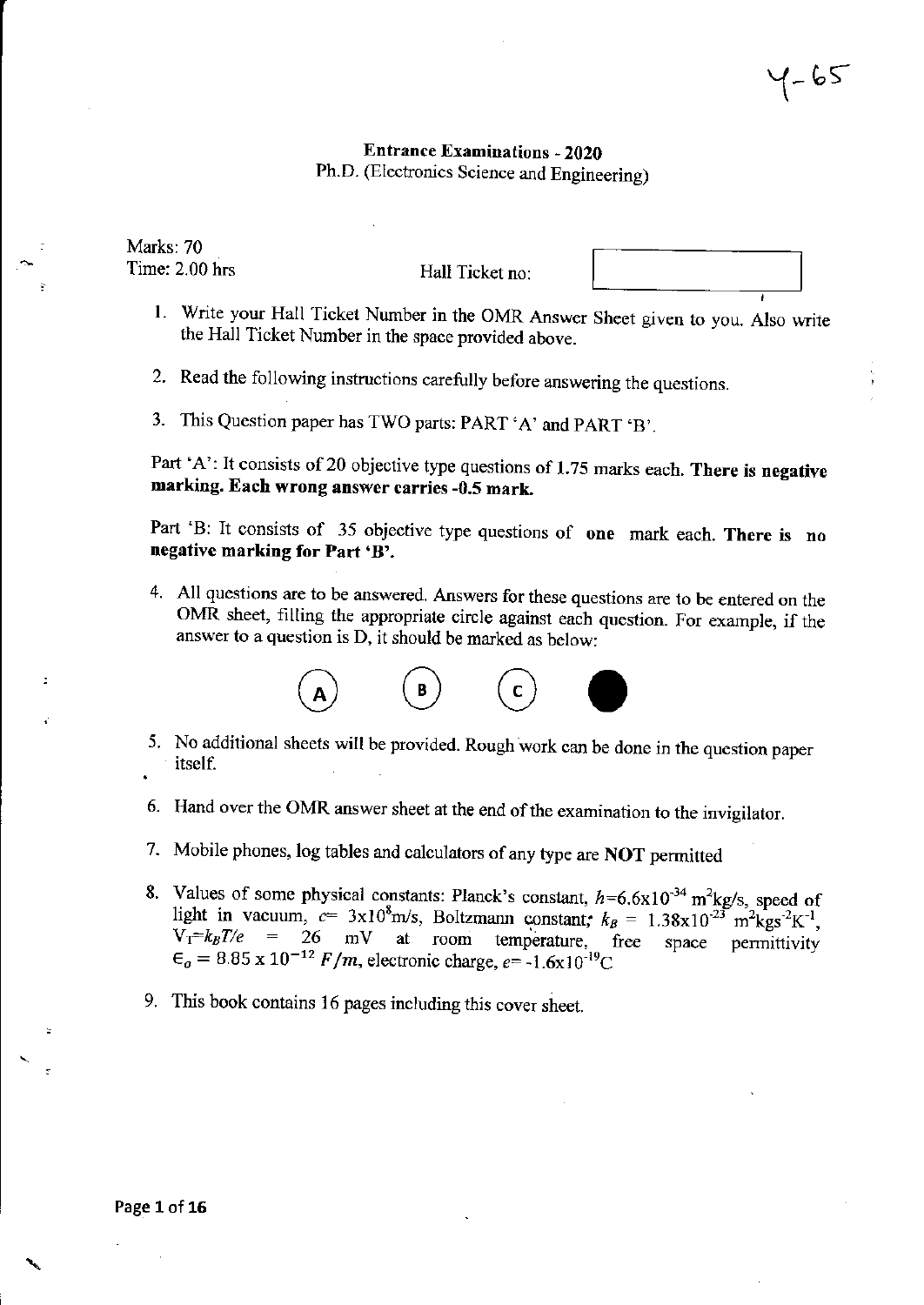### $PART-A$

 $1 - 65$ 

1. The percentage of healthy and infected males and females due to COVID19 in a country is shown in the figure



Total Number=2,50,000

What is the difference between the number of infected males and infected females?

- A. 70,000 B. 35,000 C. 1,700 D. 3,500
- 2. Tn a group of nine pets, there are 5 dogs and 4 cats from which 3 pets are to be purchased. In how many different ways can the 3 pets be chosen such that at least one dog is selected?
	- A. 120 B. 84 C. 90<br>D. 80 D. 80 •
- 3. The sum of the present ages of Jayati, Pooja and Suchitra is 87 years. Five years ago, their ages were in the ratio 1:2:3 respectively. What is the present age of Suchitra?

'.

A. 41 years B. 38 years C, 36 years D, 45 years

Page 2 of 16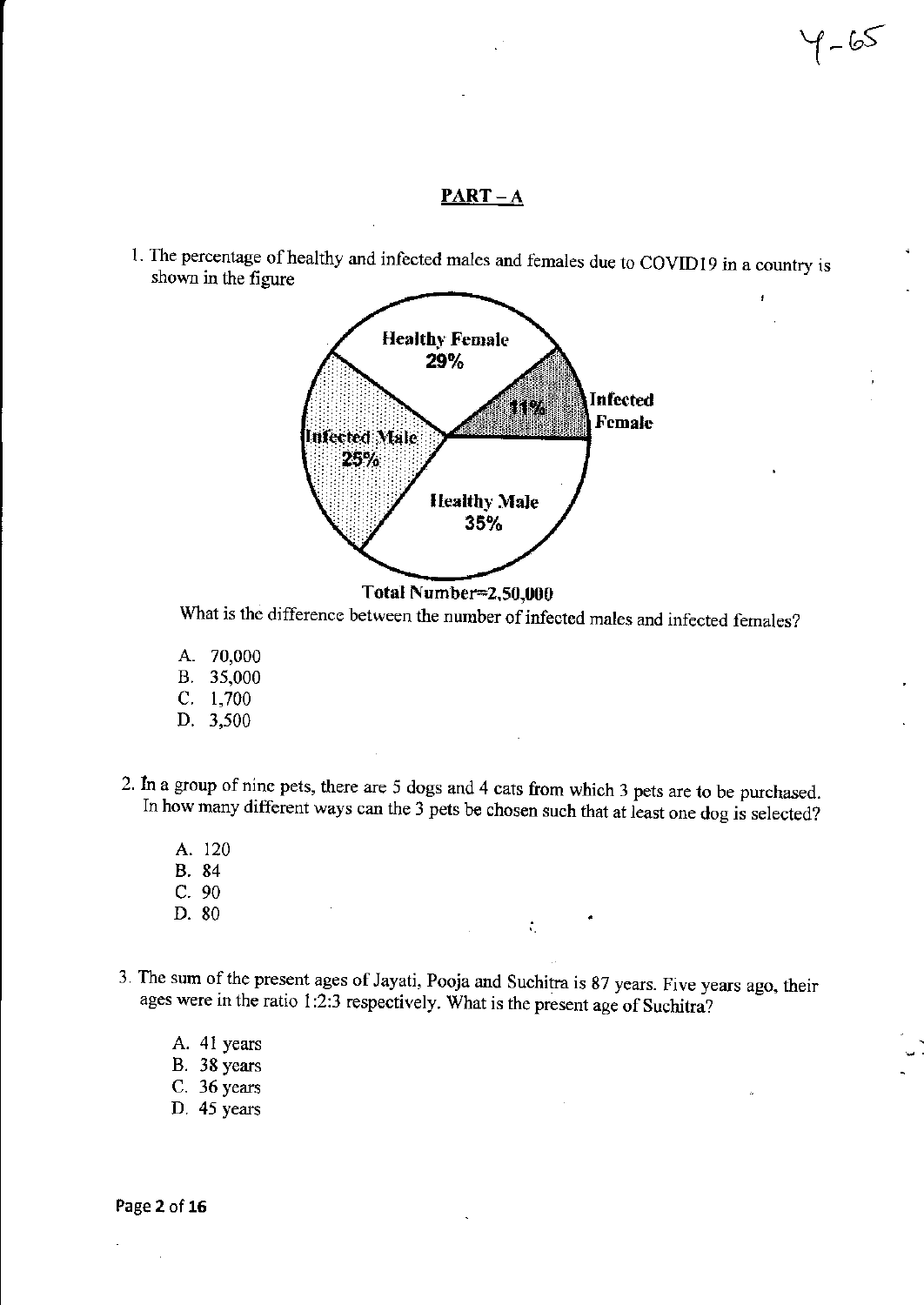## Read the following paragraph and answer question numbers 4 and 5:

Consider an n-type semiconductor with minority carrier (hole) concentration of  $P_{n0}$  at thennal equilibrium. A sample of this semiconductor is illuminated with light such that the electron-hole pairs are generated uniformly throughout the sample with uniform generation rate  $G_p$ . The sample thickness is much smaller than  $1/\alpha$  where  $\alpha$  is the absorption coefficient. The pertinent continuity equation is given by

 $4 - 65$ 

$$
\frac{dP_n}{dt} = G_p - \frac{P_n - P_{n0}}{\tau_p}
$$

where  $P_n$  is the concentration of minority carriers at time  $t$ ,  $\tau_p$  is the minority carrier lifetime. Assume that the system has then attained steady state.

4. Which of the following options is true for steady state?

A. B. C. D.  $P_n - P_{n0} = 0$  $P_n - P_{n0} = \infty$  $P_n - P_{n0} = constant$  $P_n - P_{n0} = P_{no} e^{-t/\tau_p}$ 

- 5. After the light is switched off, the minority carrier concentration will
	- A. increase linearly with time
	- B. decrease exponentially with time
	- C. decrease linearly with time
	- D. increase exponentially with time

6. The volume of a cone with a circular base of diameter 10 em and height 18 em is

- A.  $300 \pi \text{ cm}^3$
- B. 180  $\pi$  cm<sup>3</sup>
- C.  $45 \text{ cm}^3$
- D. 150  $\pi$  cm<sup>3</sup>

#### • Study the following table carefully and answer the question numbers 7 and 8

A semiconductor device manufacturing industry sold different types of devices in a country over the years as given below:

| Year | Diode  | <b>BJT</b> | <b>JFET</b> | <b>MOSFET</b> | <b>SCR</b> |
|------|--------|------------|-------------|---------------|------------|
| 2015 | 50     | 20         | 25          | 300           | 55         |
| 2016 | 55     | 30         | 30          | 320           | 60         |
| 2017 | 60     | 70         | 35          | 352           | $70\,$     |
| 2018 | 45     | 50         | 30          | 450           | 70         |
| 2019 | $70\,$ | 80         | 40          | 500           | 120        |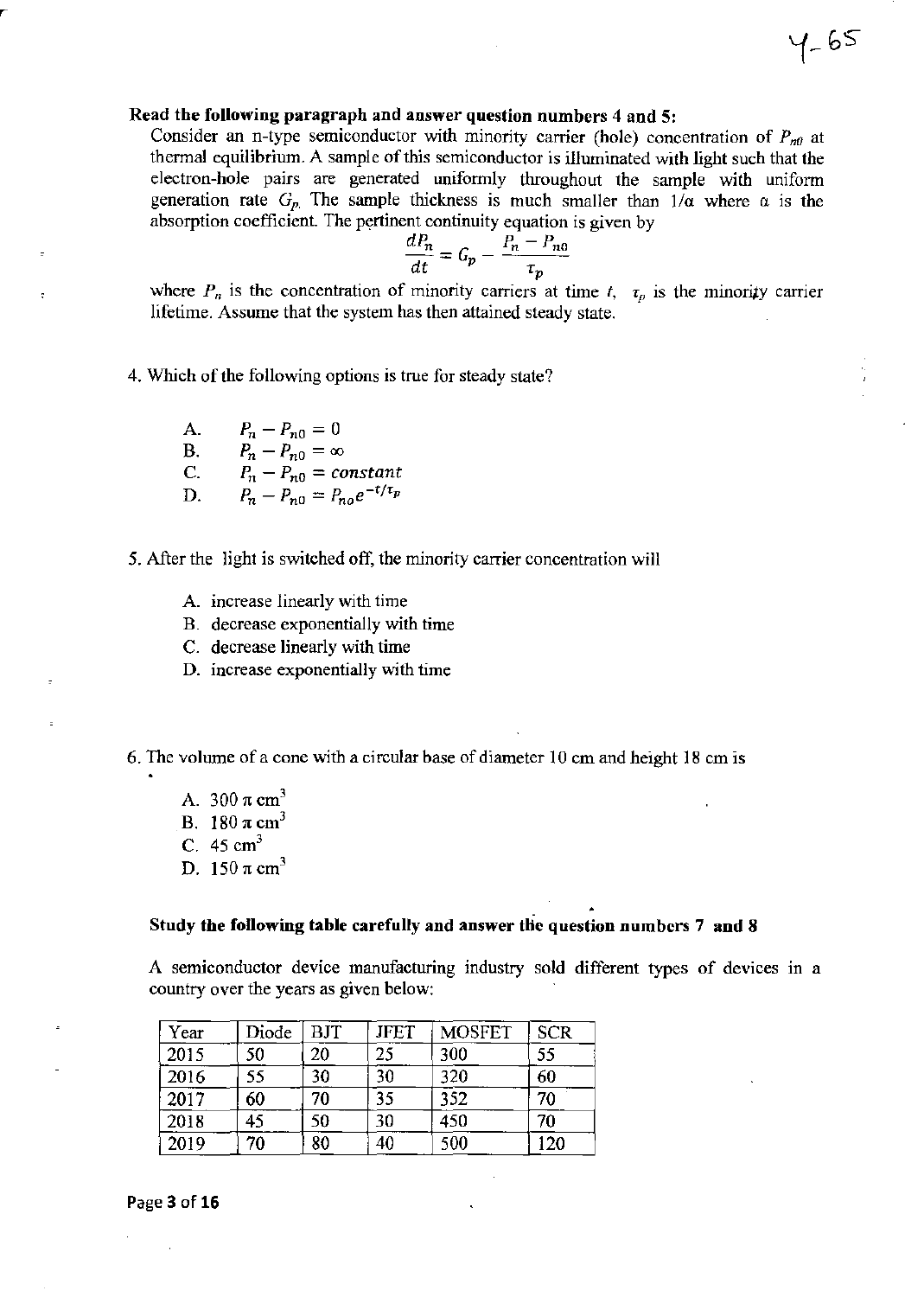7. In which of the following years, is the number of JFETs sold, as percentage of the number of SCR sold the same year, the lowest?

 $4 - 65$ 

- A. 2015 B. 2017 C. 2019
- D. 2018
- 8. The percentage increase in the number of diodes sold in 2020 over that in 2019 is expected to be the same as the percentage increase in the number of diodes sold in 2019 over 'that in 2018. What is the approximate number of diodes expected to be sold in 2020?
	- A. 108
	- B. 95
	- C. 70
	- D.45
- 9. The following graph represents a histogram of measurements of 2 quantities whose actual values are also indicated on the x-axis. Which of the following statements is true?



A. Measurement of A is more precise and more accurate than that of B

- B. Measurement of A is more precise but less accurate than that of B
- C. Measurement of A is less precise and less accurate than that of B

'.

D. Measurement A is less precise but more accurate than that of B

10. The solution for  $(x,y)$  in the equation,  $3x+(2x-y)j = 6-3j$  is

- A.  $(2,7)$  **b**  $\therefore$  **c**  $\therefore$  **c**  $\therefore$  **c**  $\therefore$  **c**  $\therefore$  **c**  $\therefore$  **c**  $\therefore$  **c**  $\therefore$  **c**  $\therefore$  **c**  $\therefore$  **c**  $\therefore$  **c**  $\therefore$  **c**  $\therefore$  **c**  $\therefore$  **c**  $\therefore$  **c**  $\therefore$  **c**  $\therefore$  **c**  $\therefore$  **c**  $\therefore$  **c**  $\therefore$  **c**  $\therefore$  B. (2,6)
- C. (4,7)
- D. (3,6)
- 

11. The value of  $j^{-39}$  is

A. -I B. *-j*   $C. j$ D. +1

Page 4 of 16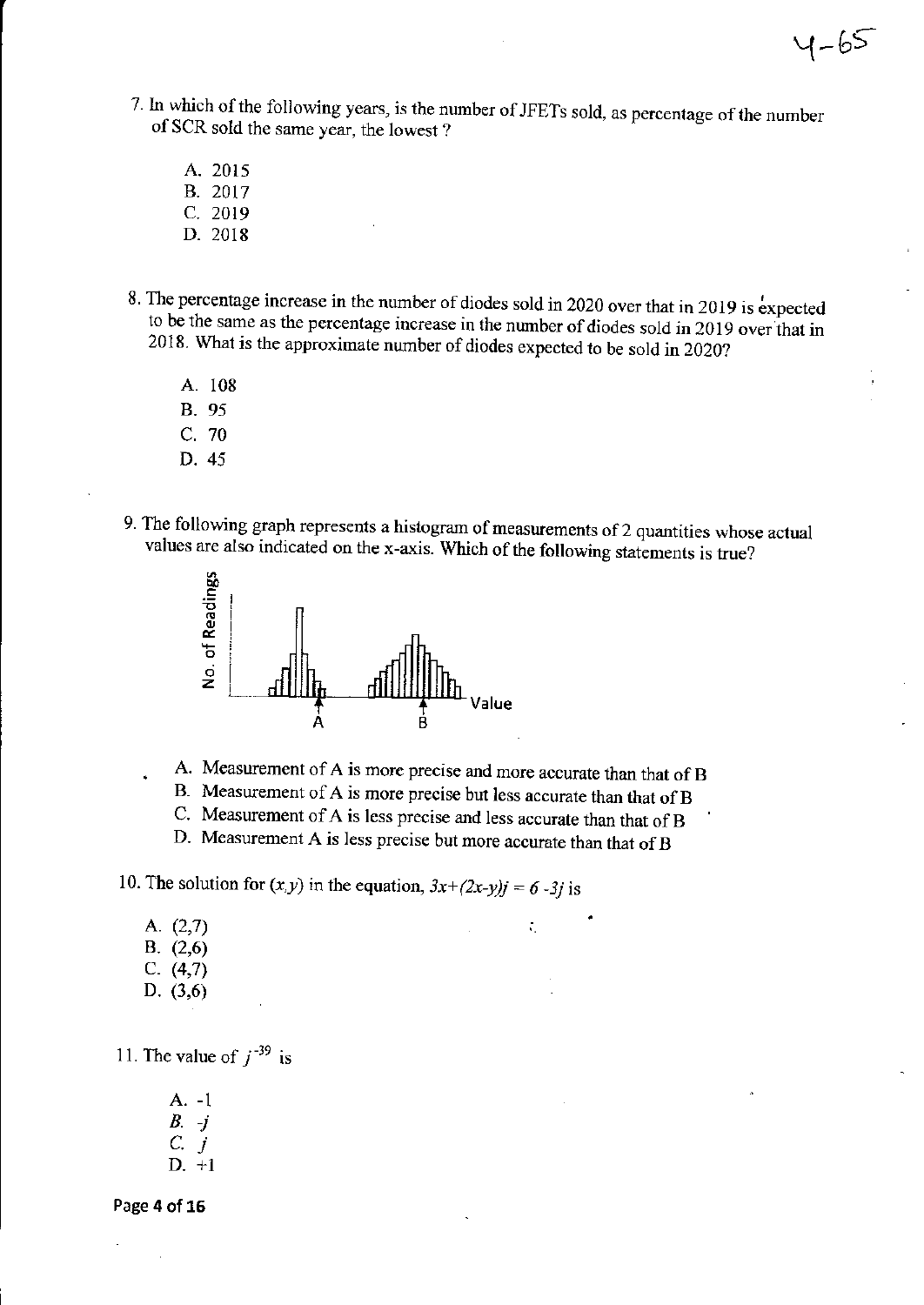12. The coefficient term of the  $x^5$  term in the Maclaurin polynomial for  $sin(2x)$  is

A. 0 B. 1.3333 C. 0.26667 D. 0.016667

13. If time measured for a freely falling body is *t*   $g = 9.81 \text{ m/s}^2$ . What is the error in time? , <sup>~</sup>*-v/g,* where *v* ~ -3.8 ± 0.3 rnJs and

- A. 0.05 B. 0.3
- C. 0.02
- D. 0.03
- 14. A brother and a sister appear in an interview for two vacancies in a post. The probability of the brother getting selected is 117 and the probability of sister getting selected is *1/5.*  What is the probability that only one of them is selected?
	- A. 217 B. 1/7 C. 3/4 D. 4/5

15. The power efficiency of the half wave rectifier (ratio of power in d.c. component of rectified output and total power in the rectified output) is

- A. 63.7 % B. 40.6 % C. 50% D. 81.2 %
- 16. A certain disease has an incidence rate of 2% of the population. If a testing method has false negative rate of 10% and false positive rate of 1%. What is the conditional probability of testing positive for the disease and actually having the disease?

A. 0.0198 B. 0.002 C. 0.147 D. 0.647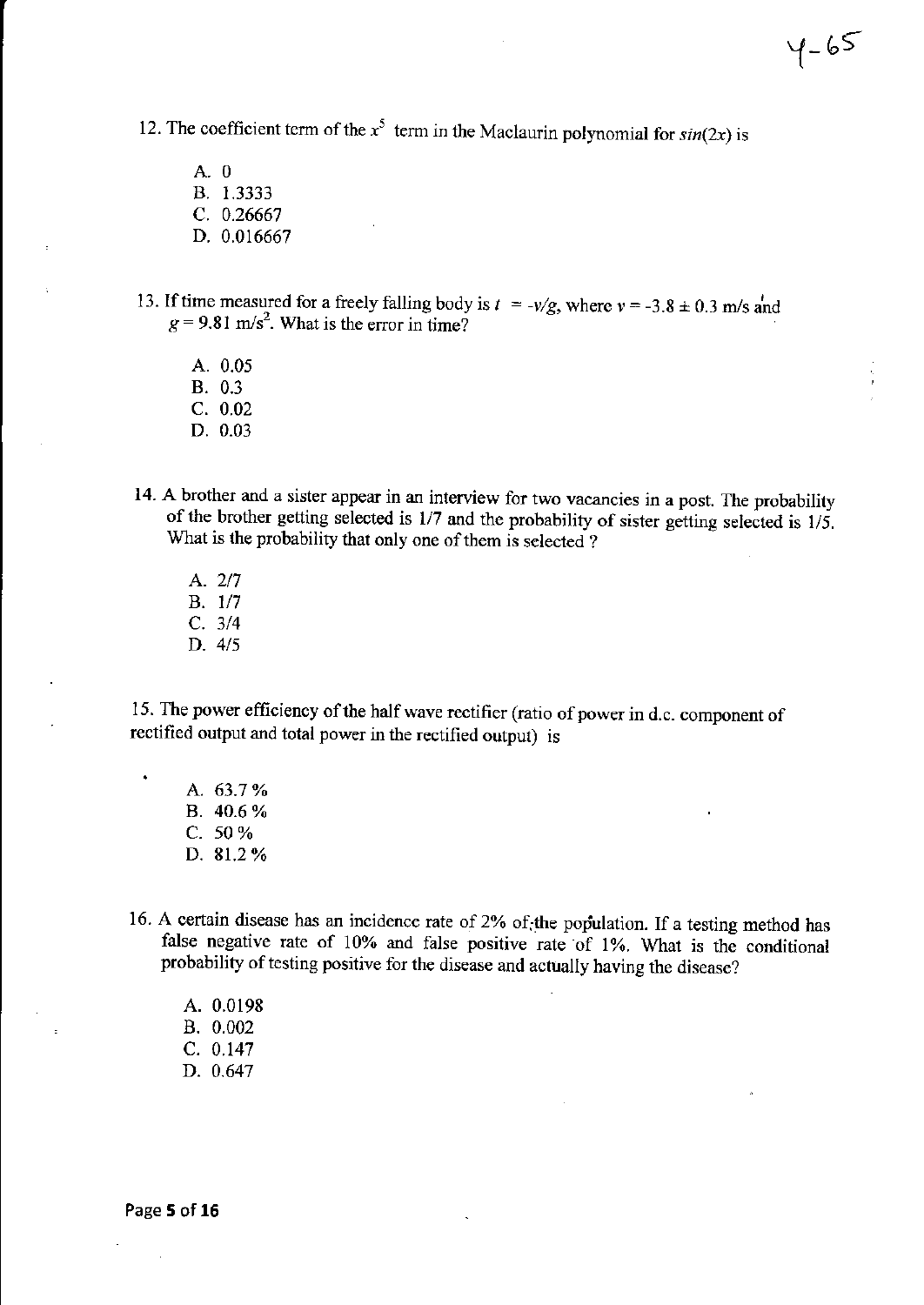17. 'The outcome of an experiment has *p* as the probability of success, *q* as the probability of failure and follows the binomial distribution. What is the standard deviation of the distribution, if *n* is thc number of trials of the experiment?

 $4 - 65$ 

A.  $(np)^{1/2}$ B.  $(pq)^{1/2}$ C.  $(npq)^{1/2}$ D.  $(np)^2$ 

### **Read the following** passage **and answer questions 18-20:**

Marie Curie was one of the most accomplished scientists in history. Together with her husband, Pierre, she discovered radium, an element widely used for treating cancer, and studied uranium and other radioactive substances. Pierre and Marie's amicable collaboration later helped to unlock the secrets of the atom.

Marie was born in 1867 in Warsaw, Poland, where her father was a professor of physics. At an early age, she displayed a brilliant mind and a blithe personality. Her great exuberance for learning prompted her to continue with her studies after high school. She became disgruntled, however, when she learned that the university in Warsaw was closed to women. Determined to receive a higher education, she defiantly left Poland and in 1891 entered the Sorbonne, a French university, where she earned her master's degree and doctorate in physics.

Marie was fortunate to have studied at the Sorbonne with some of the greatest scientists of her day, one of whom was Pierre Curie. Marie and Pierre were married in 1895 and spent many productive years working together in the physics laboratory. A short time after they discovered radium, Pierre was killed by a horse-drawn wagon in 1906. Marie was stunned by this horrible misfortune and endured heartbreaking anguish. Despondently she recalled their close relationship and the joy that they had shared in scientific research. The fact that she had two young daughters to raise by herself greatly increased her distress.

Curie's feeling of desolation fmally began to fade when she was asked to succeed her husband as a physics professor at the Sorbonne. She was the first woman to be given a professorship at the world-famous university. In 1911 she received the Nobel Prize in chemistry for isolating radium. Although Marie Curie eventually suffered a fatal illness from her long exposure to radium, she never became disillusioned about her work. Regardless of the consequences, she had dedicated herself to science and to revealing the mysteries of the physical world.

18. When she learned that she could not attend the university in Warsaw, she felt

- A. annoyed
- B. hopeless
- C. depressed
- D. worried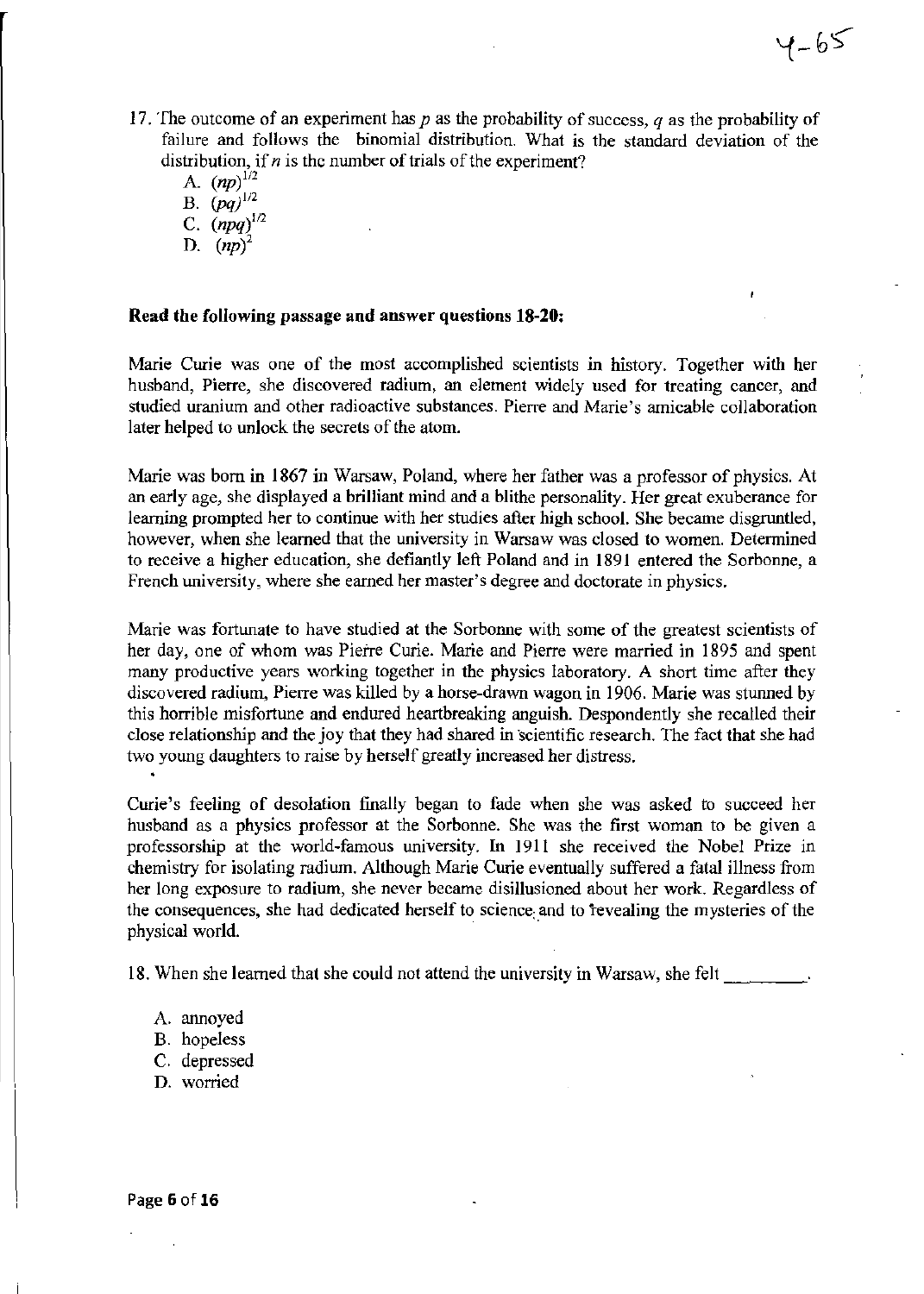19. Marie by leaving Poland and traveling to France to enter the Sorbonne.

 $4 - 65$ 

ï

- A. showed intelligence
- B. behaved irresponsibly
- C. challenged authority
- D. was distressed
- 20. Marie and Pierre Curie discovered radium. This means
	- A. They invented radium
	- B. They made one of the first man-made element
	- C. They made radium through nuclear reactions
	- D. They showed that it is a material hitherto unrecognized as an element

•

'.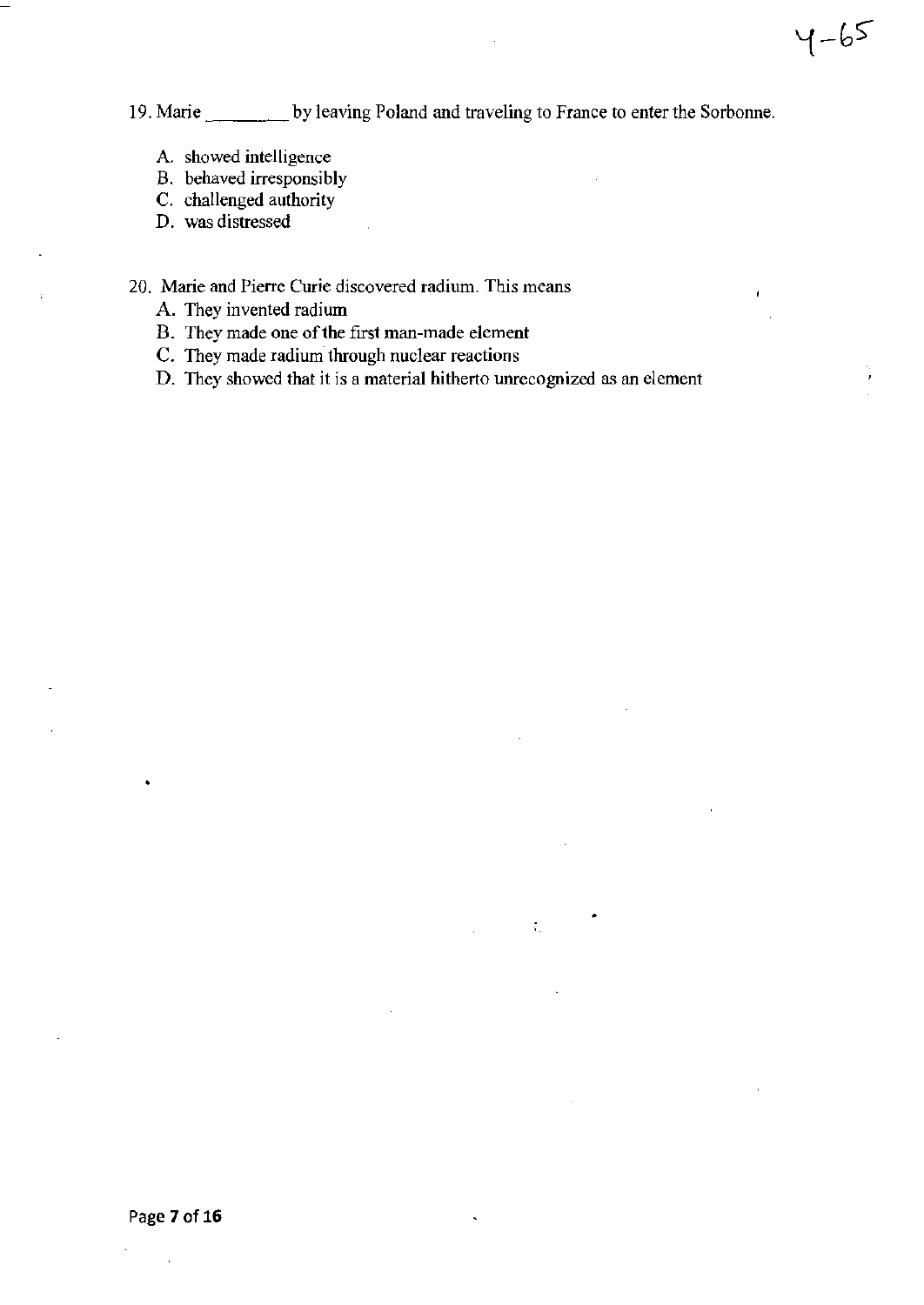## **PARTB**

 $4 - 65$ 

21.  $u = e^{-4t} \sin 2x$  is a solution of the partial differential equation

A. 
$$
\frac{\partial u}{\partial t} = 2 \frac{\partial^2 u}{\partial x^2}
$$
  
\nB. 
$$
\frac{\partial u}{\partial t} = \frac{\partial^2 u}{\partial x^2}
$$
  
\nC. 
$$
\frac{\partial u}{\partial t} = -\frac{\partial^2 u}{\partial x^2}
$$
  
\nD. 
$$
\frac{\partial u}{\partial t} = -2 \frac{\partial^2 u}{\partial x^2}
$$

22. If  $\vec{f} = xy^2\hat{i} + x^2y^2z\hat{j} - xyz^2\hat{k}$ , then *div*  $\vec{f}$  at (2,1,-1) is

A. -3 B. -7 C.4

D. -5

23. If  $\left(\frac{1+j}{1-i}\right)^m = 1$ , then find the least positive integral value of *m* 

- A. -4 B. -2 c. 2
- D. 4

**24. In a simultaneous throw of a pair of dice, what is the probability of getting the total more than or equal to 8 ?** 

• ..

A. 7115 B. 5/12 c. 1/3 D. 1/12

25.  $\sum_{k=2}^{10} (1/2)^k$  is closest to

- A. 1.999 B. 1.998 C. 0.499
- D. 0.498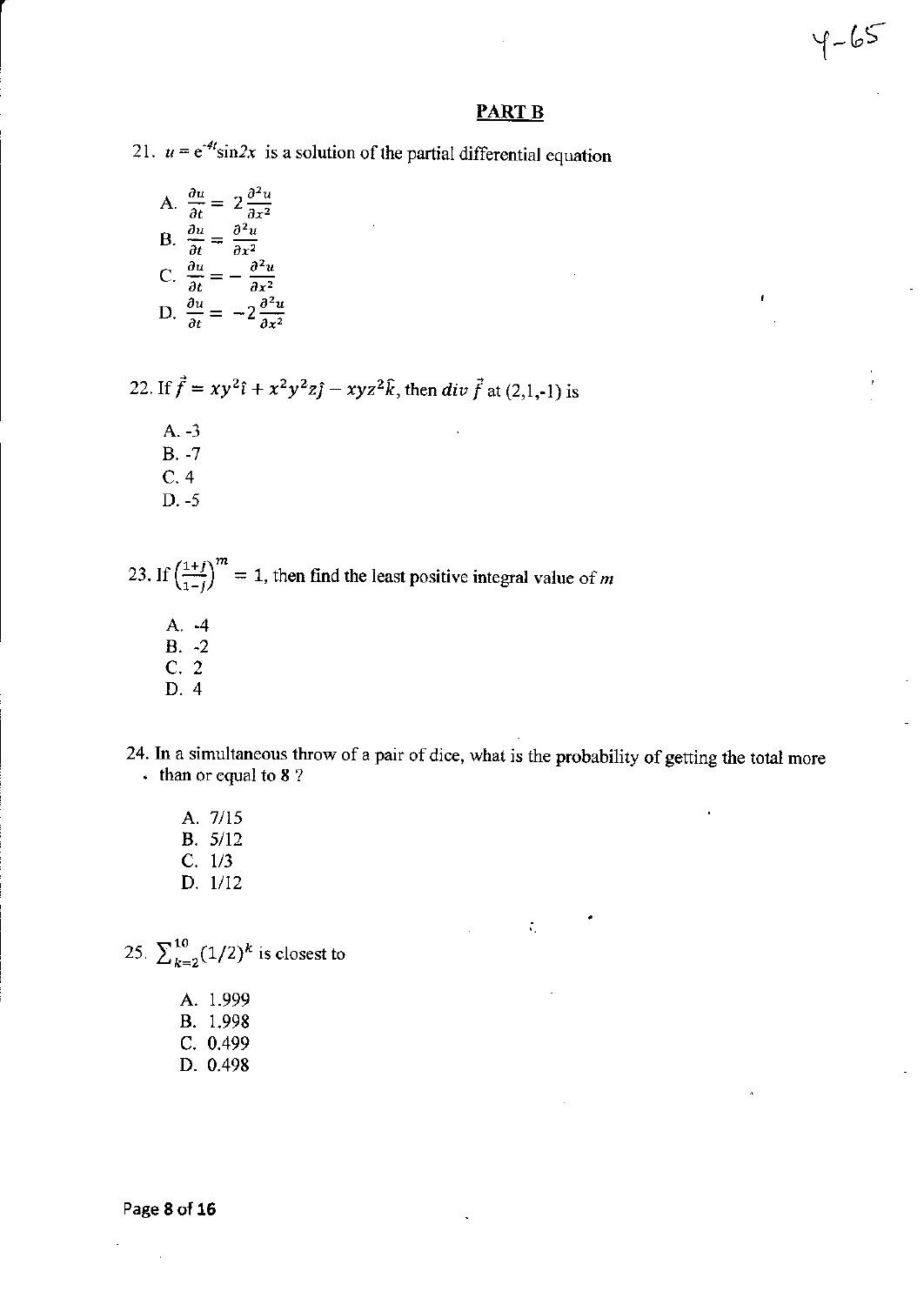- 26. The width of the depletion layer of an ideal n-type Si/metal Schottky diode decreases
	- A. with increase in donor concentration as square root of donor concentration

 $4 - 65$ 

- B. linearly with increasing donor concentration
- C. exponentially with increasing donor concentration
- D. with increase in donor concentration as square of donor concentration
- 27. Consider the following statements:
	- L BlT is a current controlled current source.
	- II. BlT is a current controlled voltage source.
	- III. FET is a voltage controlled voltage source.
	- IV. FET is a voltage controlled current source.

Which of the following statements are correct?

- A. I, III B, II, III
- C. II, IV
- D.I,IV
- 28. What is the minimum bandgap of a semiconductor for it to be transparent to visible light (wavelength,  $\lambda = 0.4 - 0.7 \ \mu m$ )?
	- A. 1.l4eV B, 3.08 eV
	- C. 2.24 eV
	- D. 1.76 eV
- 29. A degenerate semi-conductor is a semi-conductor in which *(Tis* the temperature and *k* is Boltzmann constant)
	- A. the Fermi level is separated by  $\geq 3kT$  from either conduction or valence band.
	- B. there exist multiple energy levels within the conduction band.
	- C. the Fermi level is at a point which is  $<< 3kT$  from either conduction or valence band.
	- D. there exist mid-gap impurity levels.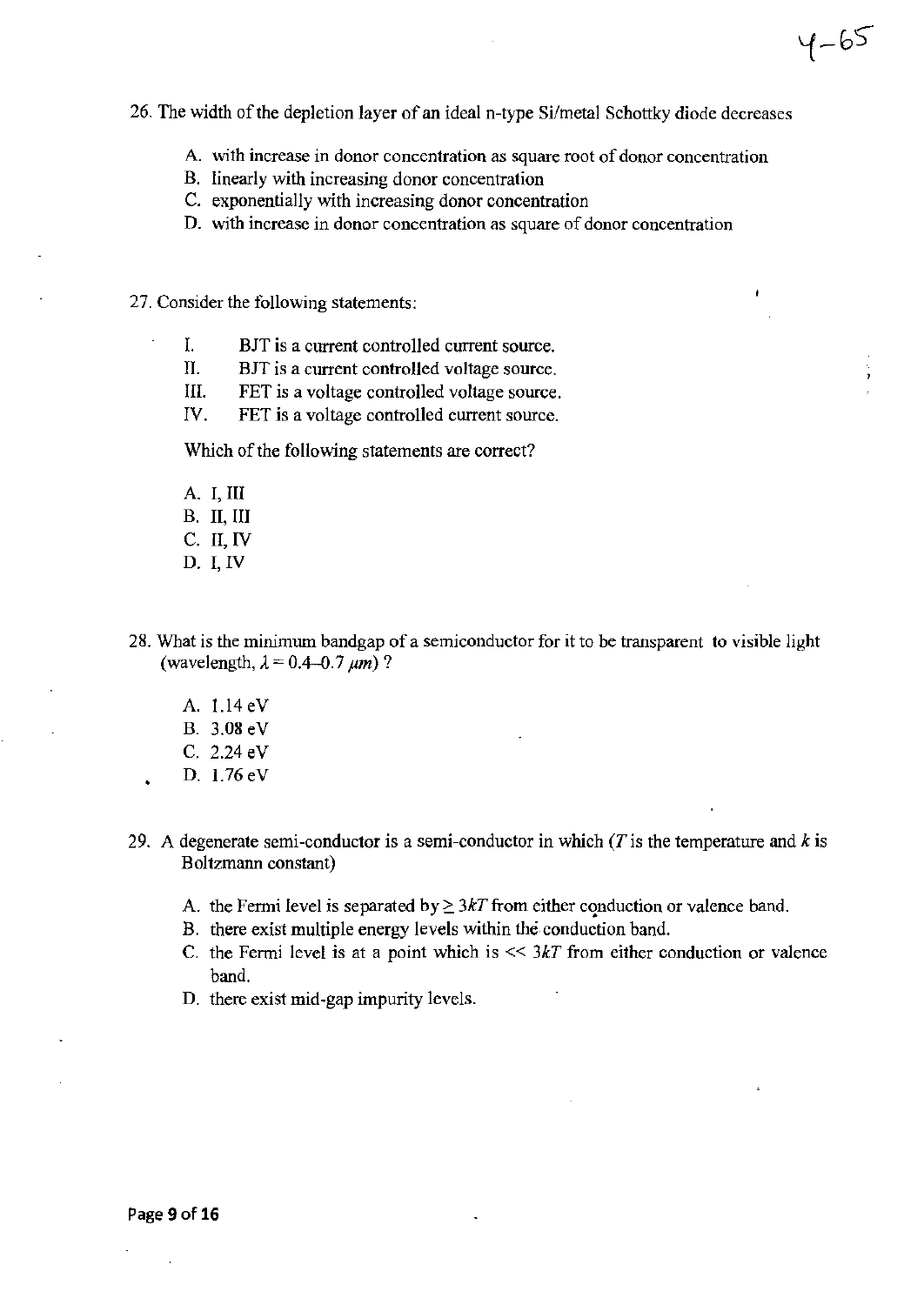- 30. The bulk dopings required to fabricate a  $n$ -channel MOSFET and  $p$ -channel MOSFET on Si are, respectively,
	- A. Semi-insulating
	- B. n-type and *p-type*
	- C. Intrinsic (no doping) .
	- D. *p-type* and n-type
- 31. Put the following steps in a Lithographically patterned etch process, in the correct order I.Clean substrate 2.Apply photoresist 3.Develop photoresist 4.Etch 5.Expose to UV light 6.Strip photoresist
	- A. 1,2,5,3,4,6 B. 1,2,3,4,5,6 C. 1,2,3,5,4,6 D. 1,2,3,6,4,5
- 32. The expression for the instantaneous current flowing through a coil of inductance (L) 0.1 H is given by  $i_L = 2\sin(314t)$  where t is the instantaneous time in seconds. The expression for the instantaneous voltage  $(v_L)$  across this coil is
	- A. *0.2sin(314t*  90') B. *31.4sin(314t* + 90°) C.  $62.8\sin(314t + 90^\circ)$ D.  $62.8\sin(314t - 90^\circ)$
- 33. Current flowing through the 7 k $\Omega$  resistor in the circuit shown in figure, is





 $1 - 65$ 

ł

- 34. The stability in a phase-shift oscillator circuit, where  $\theta$  is the phase shift of the feedback network and  $\omega$  is the angular frequency, improves
	- A. if  $d\theta/d\omega$  increases
	- B. if  $d\theta/d\omega$  decreases
	- C. if  $d\theta/d\omega = 0$
	- D. if  $d\theta/d\omega < 0$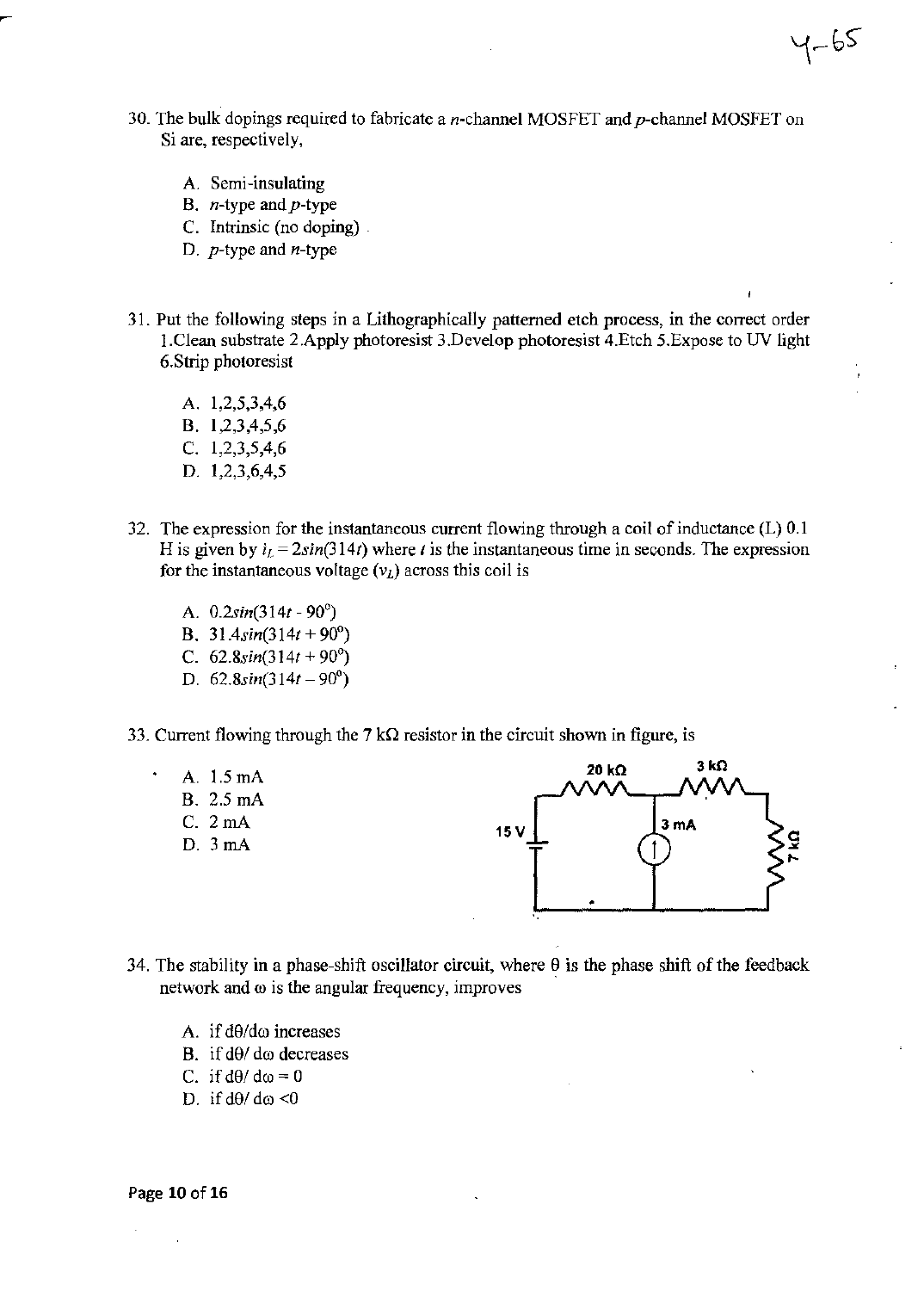35. In the following circuit, if the input signal,  $V_i$  is a sine wave and the diodes are ideal, then it transmits that part of the sine wave



- A. which is above  $+ 8V$  and below  $+ 4V$ .
- B. which lies between  $+ 4V$  and  $+ 8V$  only.
- C. which lies above  $-4V$  and below  $+8V$ .
- D. which lies below  $+4V$  and above  $-8V$ .
- 36. In the circuit shown, a Silicon transistor  $Q$  and an ideal Op-Amp are used. The output voltage  $(V_{out})$  is





 $4 - 65$ 

•

37. The function of the circuit shown is



- A. High pass filter with cut off frequency  $\frac{1}{(R_1 + R_2)C}$  rad/s
- B. Low pass filter with cut off frequency  $\frac{1}{R_1c}$  rad/s
- C. High pass filter with cut off frequency  $\frac{1}{R_1c}$  rad/s
- D. Low pass filter with cut off frequency  $\frac{1}{(R_1+R_2)c}$  rad/s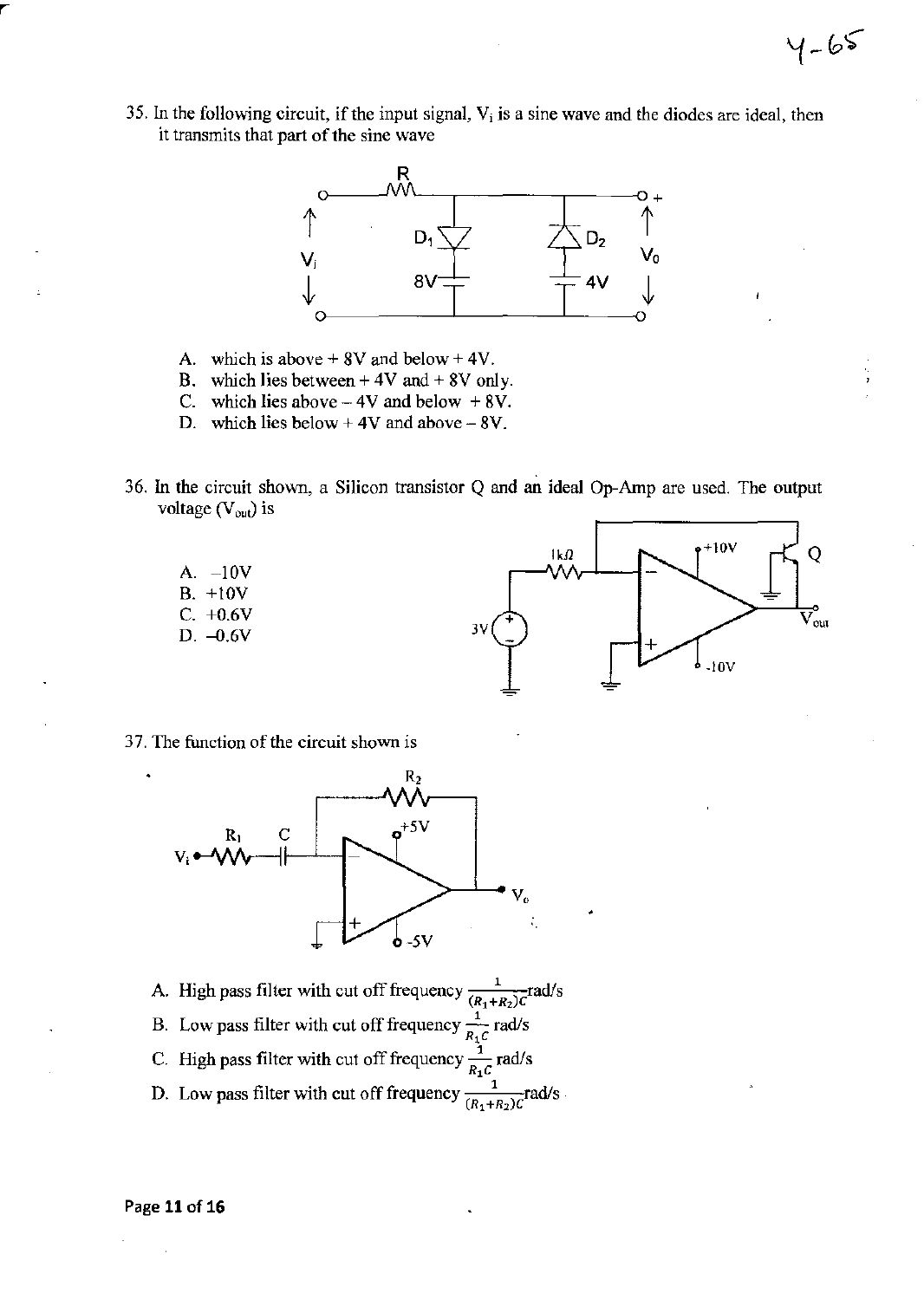$\mathbf{r}$ 

38. The circuit shown below is a (assume the operational amplifier is ideal)



- A. high pass filter
- B. low pass filter
- c. band stop filter
- D. band pass filter
- 39. The simplified circuit to implement the circuit given below is



 $\ddot{\phantom{a}}$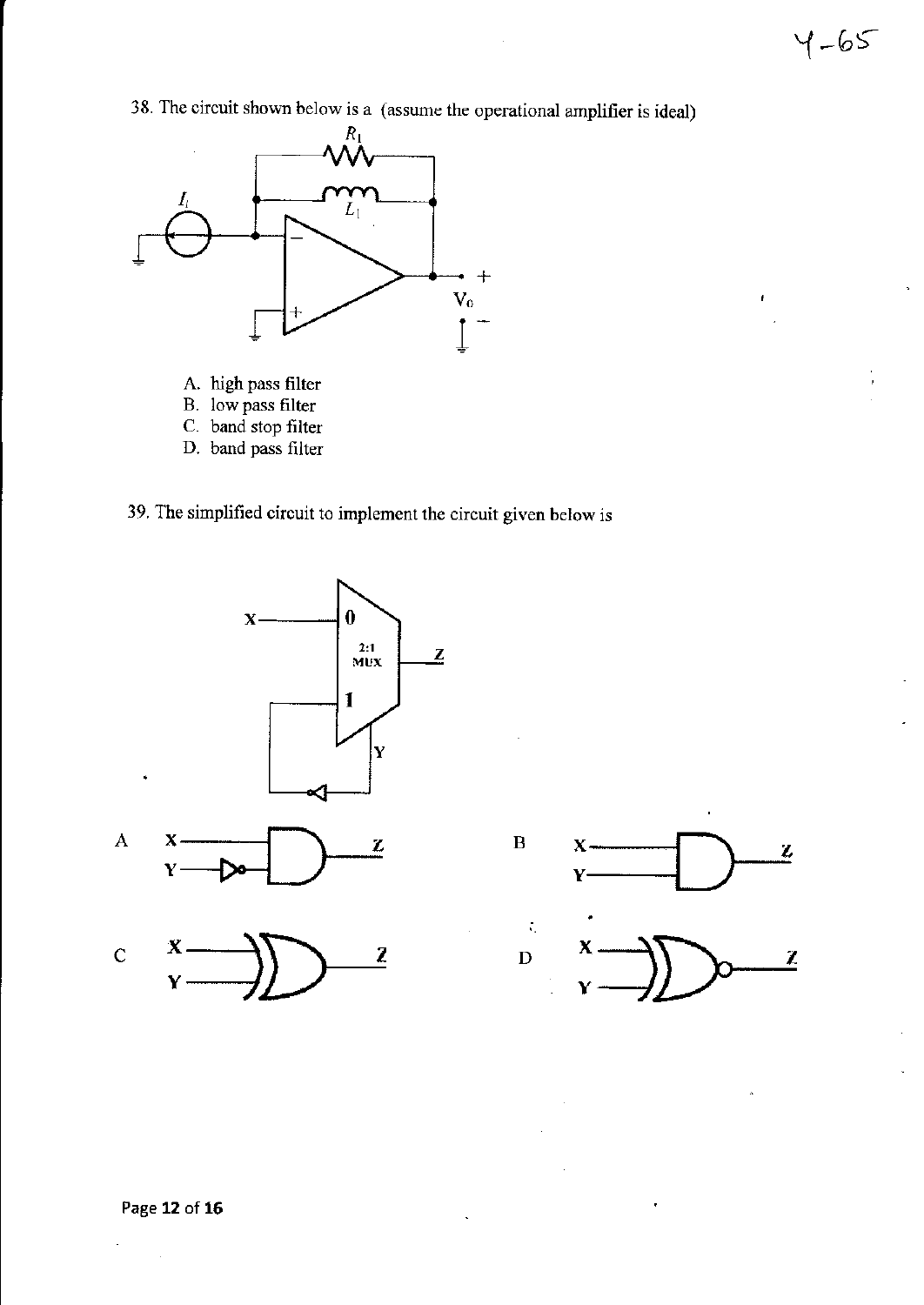40. In the sequential circuit shown below, if the initial value of the output  $Q_1Q_0$  is 11, then the output at  $Q_1Q_0$  after the positive edge of 10th clock cycle is (assume that the T-flip flops are ideal)



- A. 10
- B. 00
- C. 01
- D. 11
- 41. Consider an ideal D latch given below, the CLK1 input has time period of 25 ns with 50% duty cycle. The CLK2 is delayed by 5ns with respect to CLK1. The duty cycle at the output of Q is



- A. 20%
- B. 30%
- C. 50%
- D.80%
- 42. A five-bit adder is designed by cascading five full adders. Each full adder takes Sns to generate the *carry* output and 20 ns to generate the *sum* output. The maximum rate of Sbit additions of the five-bit adder per second is  $\frac{1}{2}$ 
	- A. 8x1O' B. 4xl07 C. 1x10<sup>7</sup> D.  $1x10^9$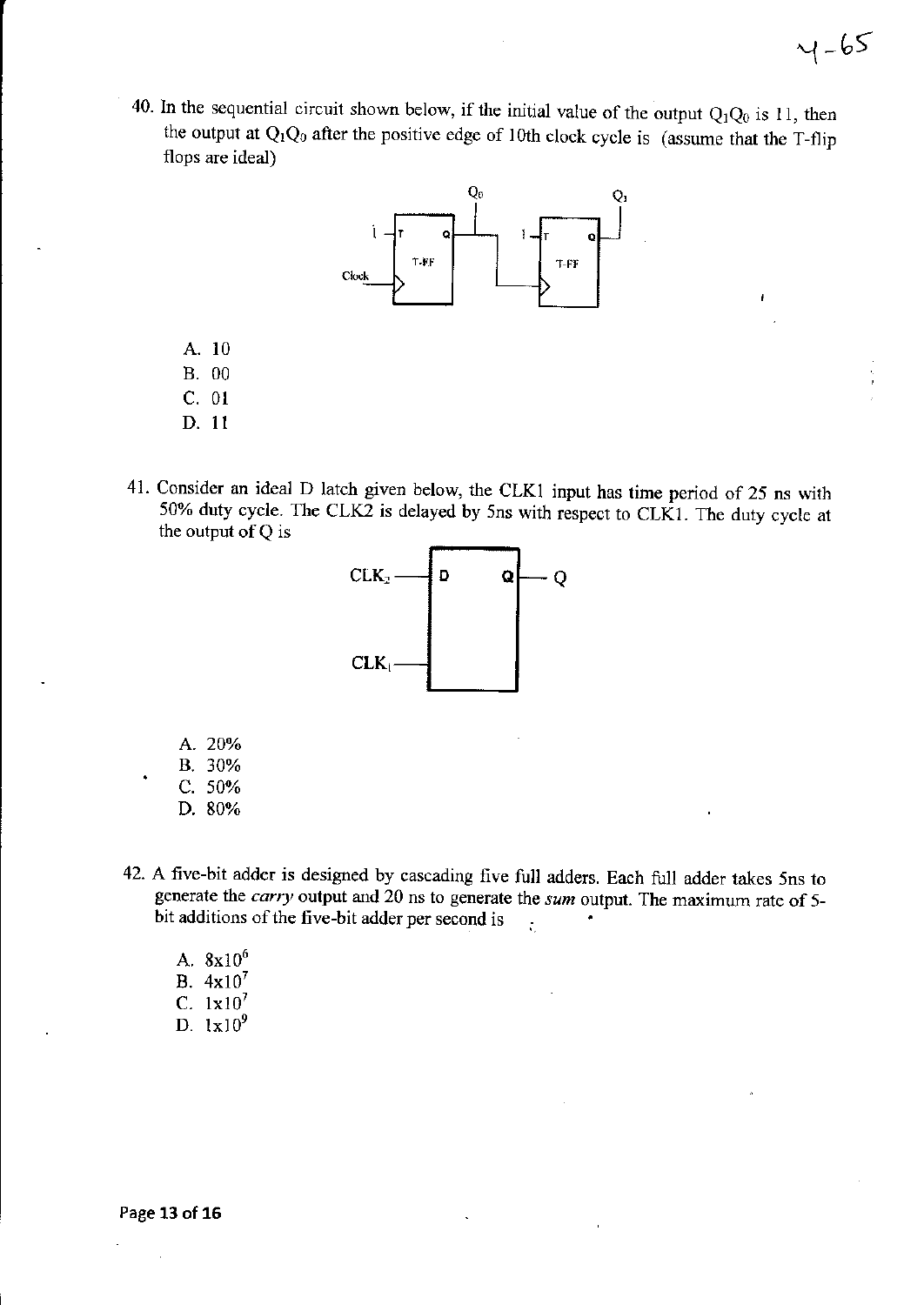43. What are the values of sign flag bit and carry flag bit in a 8085 microprocessor, after executing the following two instructions?

 $4 - 65$ 

- SUB A SUIOlH A. 0,0 B. 1,1 C. 0,1
- D. I,D

44. Which among the following is programmed data transfer scheme in a 8085 processor?

- L Synchronous data transfer II. Asynchronous data transfer III. Interrupt driven data transfer IV. Direct memory access data transfer
	- A. I, II and III B.II and III C.IV D. I and II
- 45. The tangential component of an electric field will be continuous at
	- A. Conductor-Conductor boundary.
	- B. Conductor-Dielectric boundary.
	- C. Boundary between any two media.
	- D. Dielectric-Dielectric boundary.
- 46. The depth of penetration of an electromagnetic wave in a lossy dielectric increases with • increasing
	- A. Conductivity.
	- B. Permeability.
	- C. Permittivity.
	- D. Wavelength.
- 47. An electric field at a point on a plane is described by its potential  $V = 20(r^{-1} + r^{-2})$ , where  $r$  is the distance from the source to the point. The source of the field consists of

•

'.

- A. A monopole.
- B. Both a monopole and a dipole.
- C. A dipole.
- D. A quadrupole.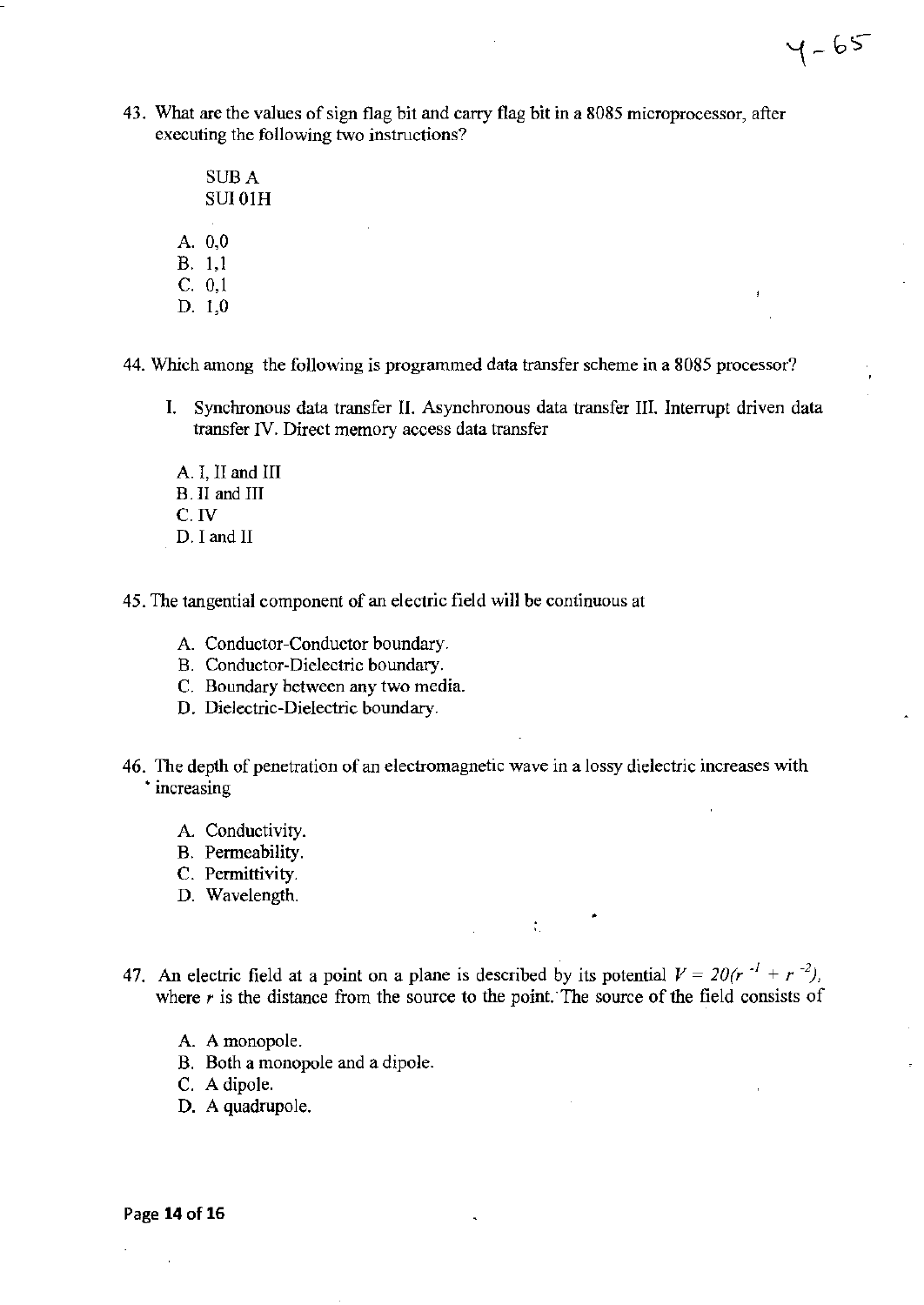48. A transmission line with a characteristic impedance that is purely resistive is tenninated with an unknown load. The measured value of Voltage Standing Wave Ratio (VSWR) on the line is 2 and a voltage minimum point occurs at the load end. The load impedance is then

 $4 - 65$ 

- A. Purely resistive
- B. Complex
- C. Purely capacitive
- D. Purely inductive
- 49. Consider a Hamming code with 2 redundant bits  $(m=2)$  and repetition code length 3 (n=3). The parity-check matrix H for this code is

1 A. 0 1 B.  $\begin{matrix} 1 & 0 & 0 \\ 1 & 0 & 1 \end{matrix}$  $0 \quad 1$ C.  $\begin{array}{cc} 1 & 1 & 0 \\ 1 & 0 & 1 \end{array}$  $1 \quad 0$ D. 1 0 1 1 000 1

- 50.  $s(t)=10cos(8\pi \times 106t+9sin(2\pi \times 103t))$  is a frequency modulated (FM) voltage signal. What is the power in the FM signal across unit resistance?
	- A.40W
	- B. 200W
	- c. lOOW
	- D.50W
- 51. Consider the equation  $R = R_0 (1 + \alpha T)$  where R is the resistance of a particular metal at temperature *T*,  $R_0$  the resistance at  $0^0C$  and  $\alpha$  is the temperature coefficient of resistance. This equation
	- A. can be used to sense the temperature of an arbitrary object.
	- B. can be used to sense the resistance of an arbitrary object.
	- C. can be used to sense the length of an arbitrary object.
	- D. cannot be used to design a sensor.